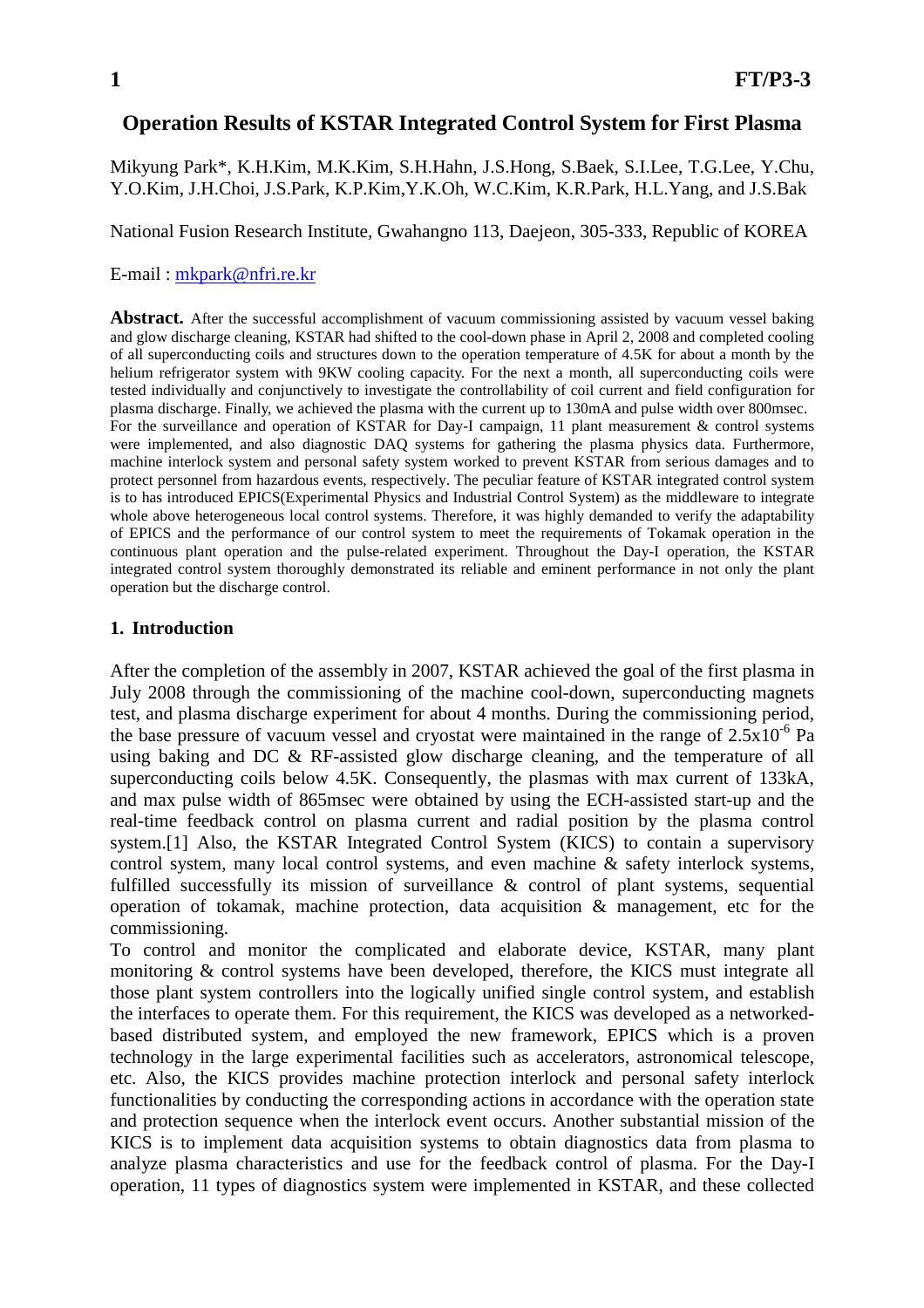data were stored by using MDSplus(Model Driven System), which is widely used in data management of fusion control system.[2] All the operation of systems involved in the KSTAR control system are supervised by the central controller (CC), which manages plant operation, treats interlock events, and performs sequential discharge control in connection with the plasma control system (PCS).

## **2. Development of KSTAR Control System**

## **2.1. Design Requirements**

In the design phase of KSTAR control system, necessarily considered requirements are summarized as followings.

- To meet the conflicting requirements in terms of tokamak-specific operation; 24 hours continuous plant operation and shot-based pulse operation.
- To integrate many local control systems being developed with almost all kinds of platforms in a market into the logically unified system.
- To precisely synchronize the operation between systems to intimately participate in the plasma experiment such as PCS, CC, MPS, Fueling, ECH, etc, during the plasma discharge shot operation.
- y To ensure system expandability for the ultimate goal of 300msec, 2MA

The first requirement led to the decision of tokamak operation schema named as Machine (or Plant) Operation and Discharge Control Operation, accordingly distinguished systems such as the Central Controller and the Plasma Control System were charge of the respective roles. The Central Controller with the initiative of KSTAR operation supervises the whole machine operation including the other part of KSTAR control system itself, performs the sequential operation, and also looks out the PCS during the real-time feedback. When shifted to the discharge shot, the PCS takes over the control from the central controller, proceedes the realtime feedback operation, and then returnes the control back to the central controller. For the data with different characteristics depending on the operation mode, data management systems and data networks were developed separately; one was Channel Archiver and Ethernet-based Machine Network for the low-rate continuous plant operation data, the other was MDSPlus and Experimental Data Network for the shot-based huge experimental data.

Because many local control systems were going on the development before the establishment of control system standards such as platform type, operation system, etc, these systems resulted in the implementation with various platforms of VME, VXI, PXI, cPCI, PLC and PC. Thereafter, it was needed much efforts to integrate all these heterogeneous systems into the centralized control system. For the decision of the solution for integration, we investigated several candidates including commercial products in terms of their performance, reliability, development time, cost, future expansion, etc, and finally we chose EPICS(Experimental Physics and Industrial Control System), open source software, as a middleware, developing tool, data archive, and user interface tool. The EPICS has been used in over 40 sites including domestic sites and demonstrated its performance in the control systems of large experimental facilities with control points over order of 100,000. Furthermore, as we already retained experience to utilize EPICS and many application programs were also provided, there were advantages to save the development time by using them with only minor modification.

Because even the systems which tightly related with plasma discharge operation would be dispersedly installed in wide area, it was highly demanded to provide precise timing signals for the synchronized operation. After we had failed to search the COTS to exactly match with our requirements, we developed the timing system named as Time & Synchronizes System (TSS) with platform-free, compact form factor. The design criteria of the TSS was that timing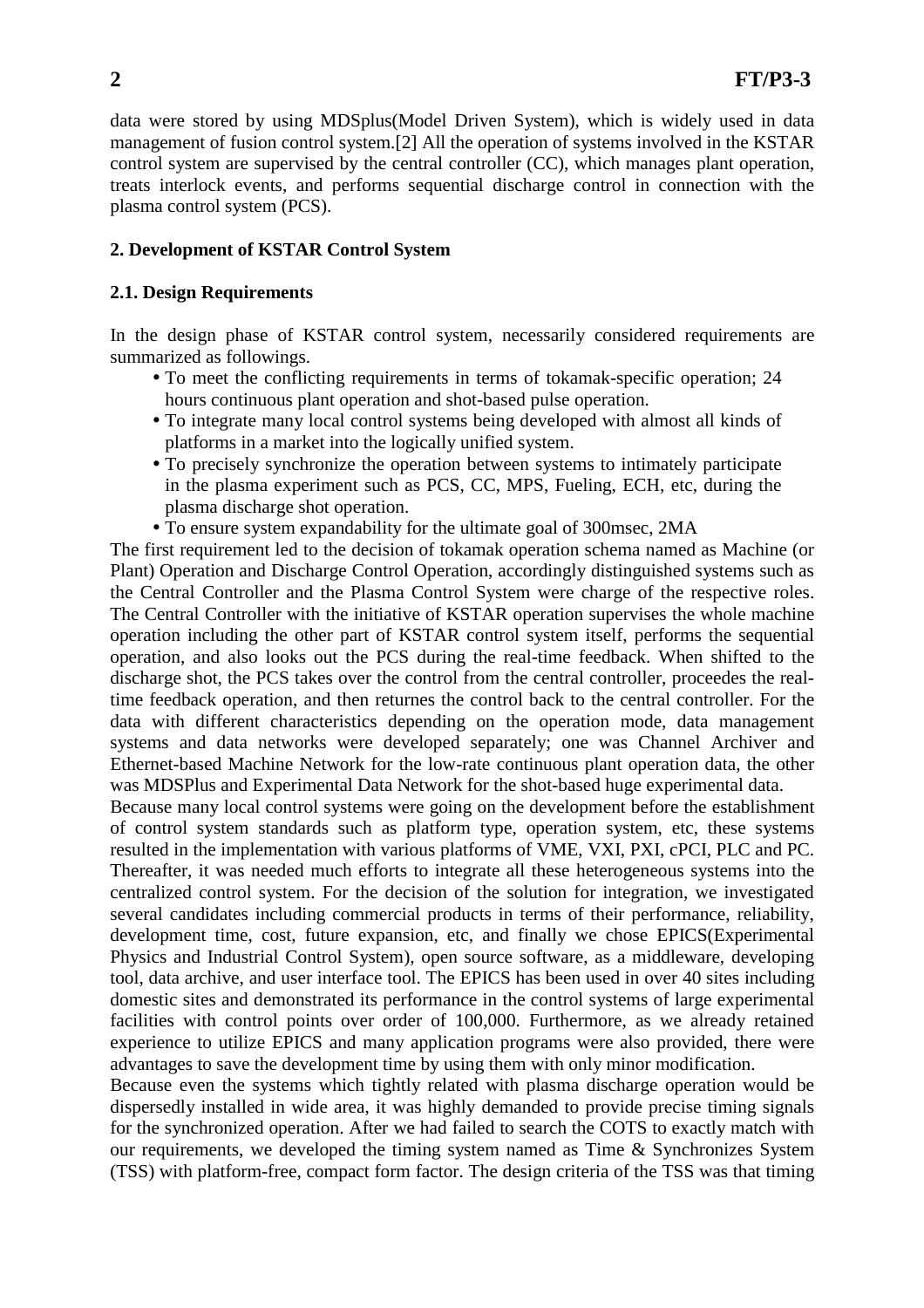accuracy of less than 1μs, 100MHz master clock, fully-programmable 64-bit triggering & time information, and reference time from GPS must be provided. FIG.1. shows the configuration of the entire KSTAR integrated control system, and TABLE 1. lists the compositions of KSTAR network system.



*FIG. 1. Schematic of KSTAR Integrated Control System* 

| TABLE I: List of KSTAR Network System |          |  |
|---------------------------------------|----------|--|
| Classification                        | Function |  |

| <b>Name</b>                        | <b>Classification</b>                    | <b>Function</b>                                                   | <b>Interface</b>                      |
|------------------------------------|------------------------------------------|-------------------------------------------------------------------|---------------------------------------|
| Machine<br><b>Network</b>          | Ethernet                                 | Machine control data/event<br><b>EPICS Channel Access</b>         | <b>Ethernet Card</b>                  |
| Experimental<br>Data Network       | Ethernet                                 | Diagnostic data<br>MDSip protocol                                 | Ethernet Card                         |
| Real-time<br>Network               | Reflective memory<br>(RFM) network       | Real-time Information<br>CCS/PCS/MPS/(TSS, future)                | <b>RFM Module</b>                     |
| <b>Interlock</b><br><b>Network</b> | <b>ControlNET</b><br>(Optical/Redundant) | Interlock information<br>Redundant optical network                | <b>ControlNet</b><br>Interface Module |
| Timing<br><b>Network</b>           | In-house<br>development                  | GPS Time,<br>100MHz Master Clock,<br>Triggering/Clock Information | <b>CTU/LTU</b><br>Module              |

For the initial operation of KSTAR, 11 plant monitoring & control systems, 2 utility systems, 4 types of diagnostic DAQ systems were implemented, and the more than 200 controllers and workstations performed monitoring & control of about 18,000 processing variables, and communicated about 55,200 events per second between the internal systems.

# **2.2. Integration of Heterogeneous Local Control Systems with EPICS**

The local control systems can be categorized in several groups. One group is plant control  $\&$ monitoring system, and a vacuum pumping system, cryogenic systems, and wall cleaning systems, etc are categorized into this group, which are mainly composed of PLC systems and Legacy I/O measurement systems. The EPICS(R3.14.8.2) interface with this type of local control systems was implemented with x86 Linux-based EPICS Soft IOC (Input Output Controller) server, a LAN-to-serial converter for Legacy I/O instruments and PLCs, and measurement/control data could be exchanged using EPICS channel access protocol via Ethernet-based machine network to EPICS Channel Archiver for storing and operator interface through CA gateway for operation.[3] FIG.2. shows EPICS interface for vacuum monitoring system (VMS) and operator interface panel developed by Qt 4.3.1.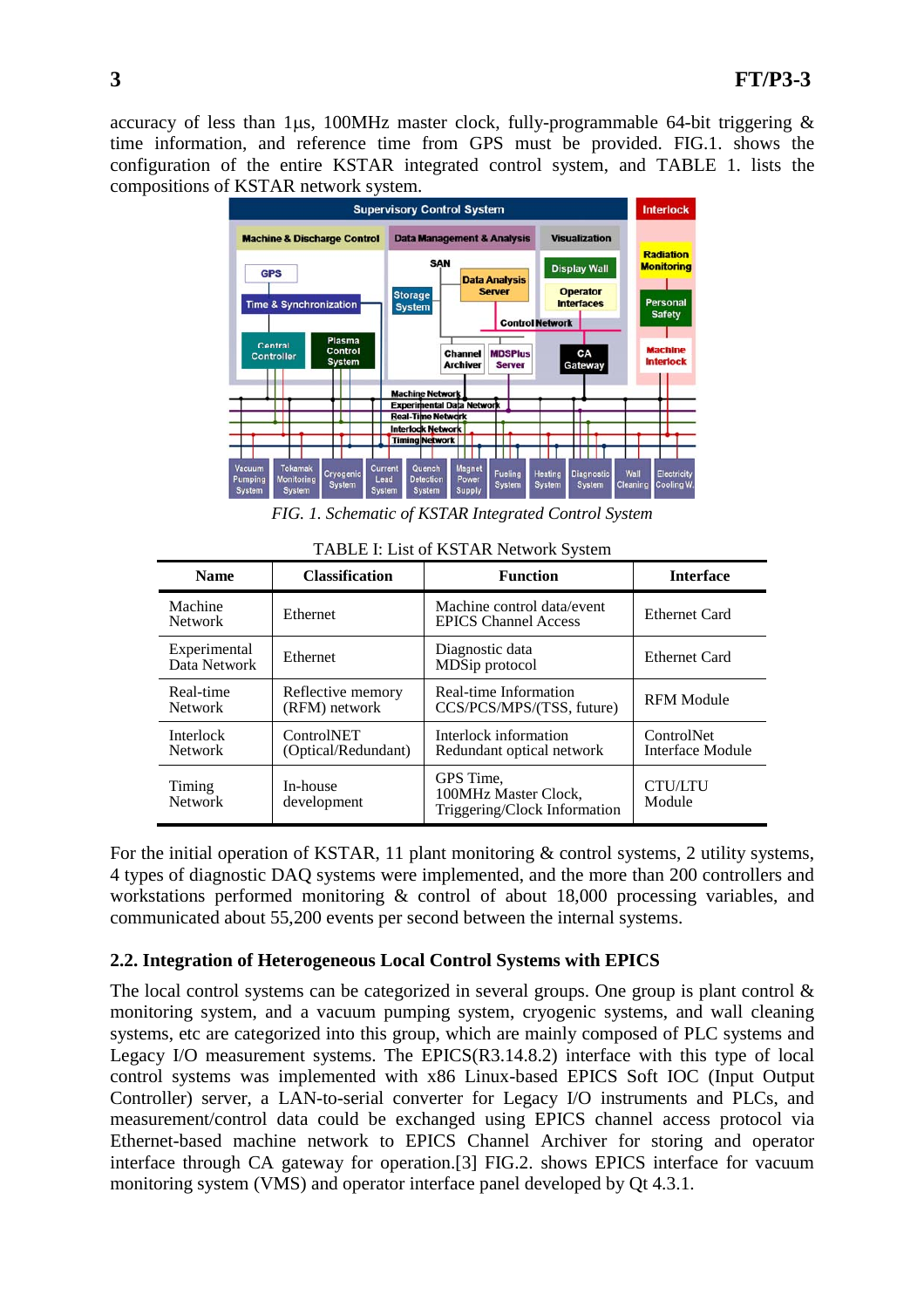

*(a) Vacuum Pumping System I&C (b) Vacuum Vessel Status panel FIG. 2. Integration example of PLC-based Local control system* 

Another group of local control system has the systems involved in the real-time feedback control in conjunction with the PCS; the magnet power supply systems (MPSs) belong to this category. For the achievement of a control cycle with 200μsec, the MPS local control systems were implemented with 64-bit VMEbus systems running on the real-time OS, vxWorks and interfaced with the PCS and the central controller via the reflective memory (RFM) based real-time network. Any system connected with the real-time network can read data simultaneously whenever the content of RFM with 128MB memory is updated. The real-time network has a throughput of 174MB/s, network speed of 2.2Gbaudrate with average latency of 0.4μsec per hop.



*FIG. 3. Installation of VME-based MPS Local Control Systems* 

The charged TF & PF coils can lose their superconductivity due to the AC loss, defects in superconducting wire and contact resistance, etc, and eventually they are degraded and damaged permanently. For the detection of this kind of failure, quench detection system (QDS) with 83 quench voltage detectors was developed. When the measured quench voltage goes above the threshold voltage and the predefined holding time, the quench interlock signal is sent to the protection circuit of magnet power supply systems via optical wire, and then magnet energies are discharged to external dump resistors. This interlock signal is also sent to the machine interlock system to activate the quench protection circuit again. [4]

One of an important monitoring system is Tokamak monitoring system (TMS) to observe the cryogenic and structural behavior of KSTAR device during the tokamak cooled down to the cryogenic temperature and coils charged. For the measurement, over 800 sensors such as temperature, strain, displacement and hall sensors were installed inside and outside of the tokamak and superconducting coils, and signals from these sensors are measured by PXIbased DAQ system. The EPICS IOC for the TMS was embedded in an Intel Pentium CPU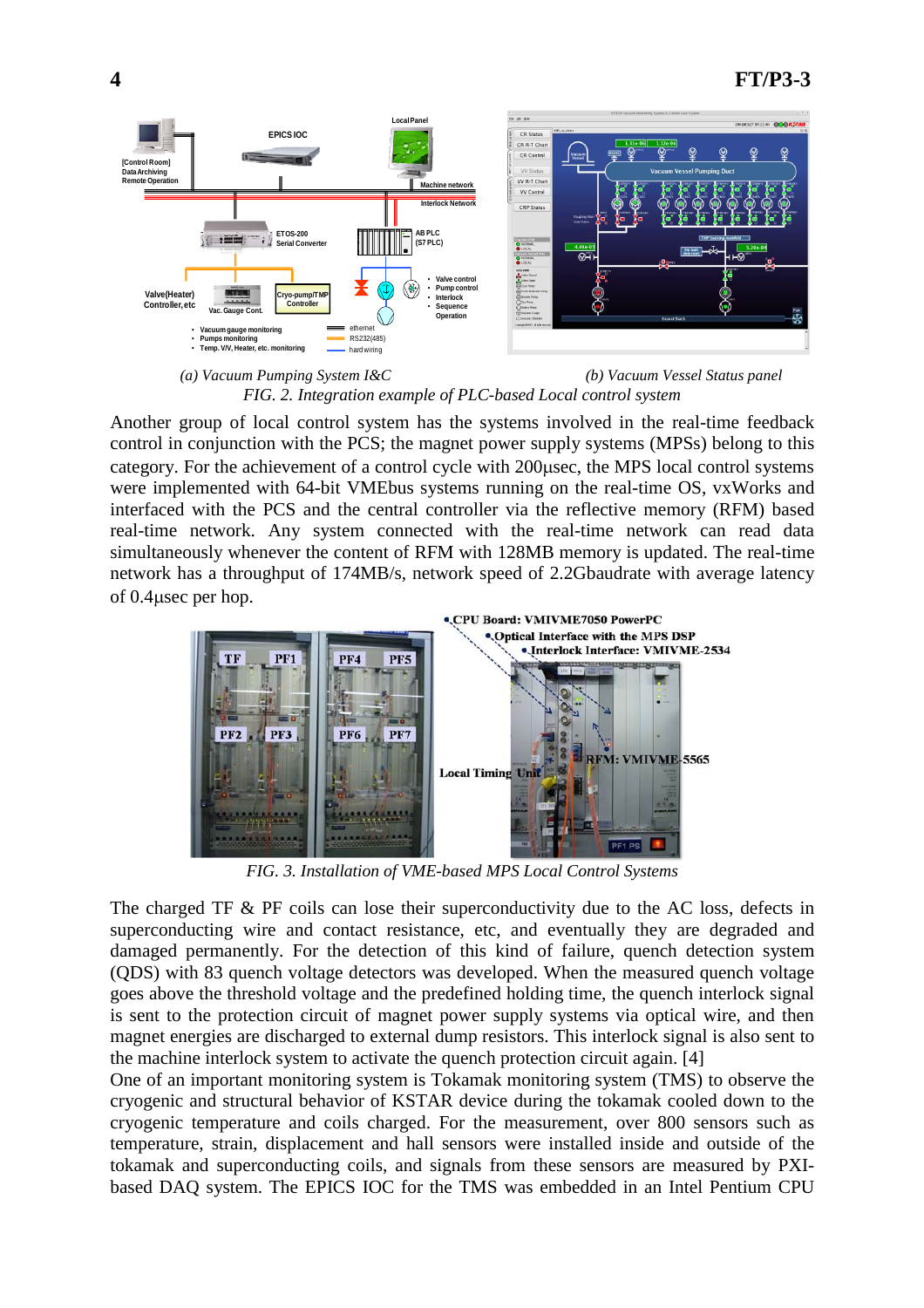board of PXI system running in Linux-kernel-2.6, and provides the standard communication and data processing from the measured data to physical meaning data, etc. [5]

The other category contains the systems like as ECH, ICRH, and fueling systems which were implemented in basically PC systems which also acts as EPICS IOCs.

### **2.2. Central Control System (CCS)**

The central control system comprised of three essential systems in charging of machine operation & discharge control which are the central controller, the plasma control system and the time & synchronization system. The central controller as the brain for the KSTAR operation fulfills the supervision of the entire plant operation, the sequential tokamak operation, watchdog the PCS operation, and interlock interface. The central controller comprises of a VMEbus based PowerPC CPU board to carry a central timing unit (CTU) as a part of the TSS, two interlock interface modules and one reflective memory module, and is operated under the vxWorks real-time OS to achieve real-time performance with the software. In addition, the central controller has all five networks to connect with all plant systems, the PCS, the machine interlock system and the time synchronization system.[6]

The KSTAR plasma control system to provide real-time controllability of creating and sustaining plasma was developed with software derived from DIII-D PCS and KSTARspecific hardware such as an employment of RFM-based real-time data communication and an interface with EPICS.



*FIG. 4. Hardware Layout of PCS for the Day-I operation* 

The PCS hardware consists of three parts; data acquisition for 82CH magnetic diagnostics and 1CH line integral density, real-time CPUs for feedback calculation and communication interface with actuators such as 7 PF power supplies and the fueling system. The measured diagnostic data in a cPCI-based digitizer at a rate of 20KSps are sent to the x86 Linux-based real-time CPUs thru a 66MHz PXI-PCI bridge, and after the calculation feedback to the PF power supplies via the shared memory real-time network.[7] In contrast to the PF MPS control, a piezoelectric valve is controlled by 10V analog signal from D/A converter in the PCS. It is considered to modify using fully digital control with the RFM network to have immunity from EMI and to avoid the possibility of noise pickup by ground loop.

The functions of the TSS are the provision of triggering signals to the system involved in the discharge operation, sampling clock signals for the data acquisition, and the current time information at the update rate of 1 sec from the GPS receiver to the all controllers and workstations distributed. Also, it transmits a 100MHz master clock signal continuously since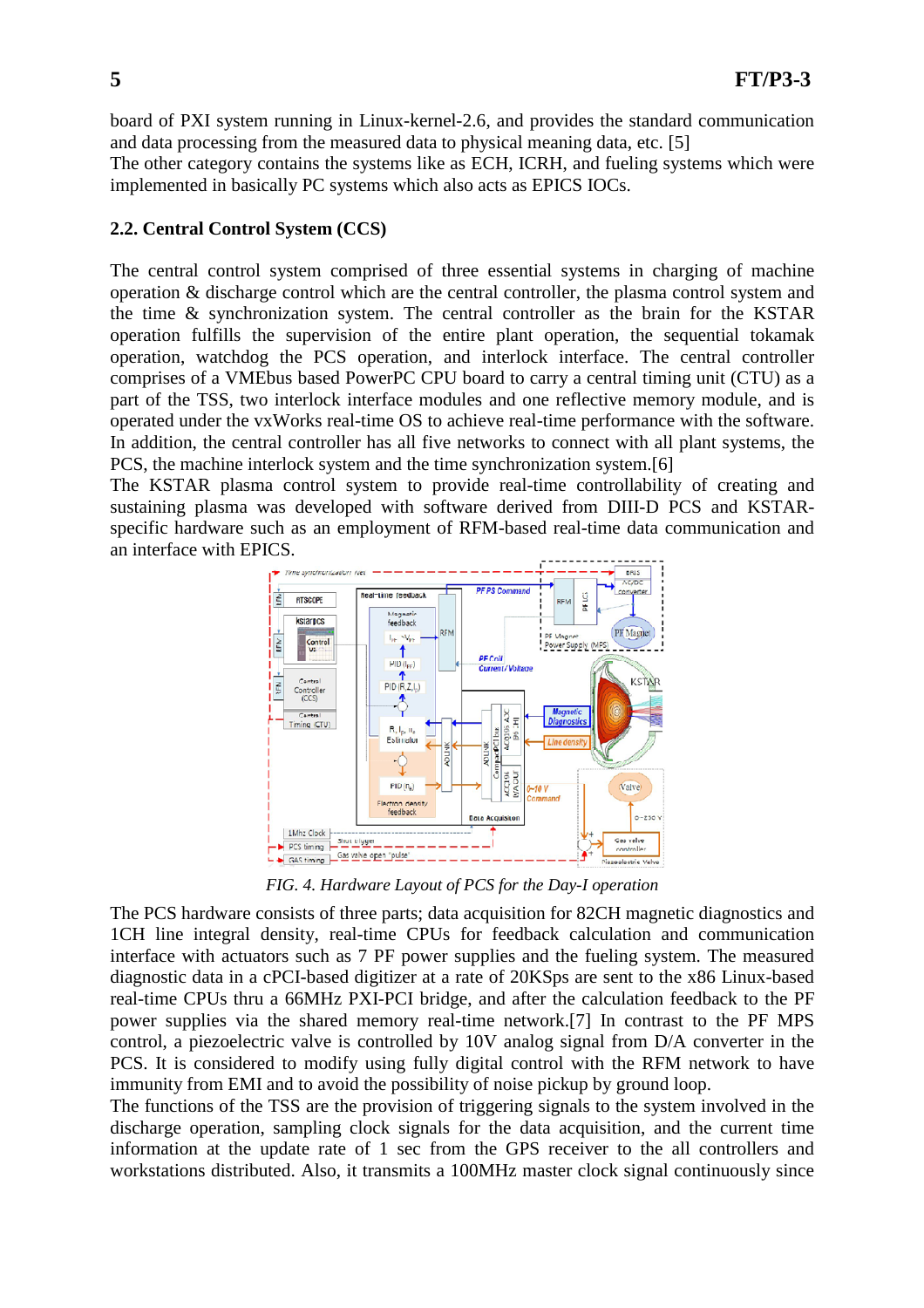the system turned on. The timing hardware called as a central timing unit (CTU) and a local timing unit (LTU) was developed in a PMC mezzanine card with PCI interface, and the CTU and all LTUs were connected thru the dedicated timing network with star topology.[8]

### **2.3. Data Management and Visualization**

The data generated during the operation of KSTAR is divided into the machine operation data and the plasma experimental data in accordance with the characteristics of data generated. The machine operation data which are continuously produced at the low rate from plant systems are archived by using EPICS channel archiver thru the machine network. For the 1<sup>st</sup> plasma operation, 13 archiving engines runned for managing about 8,400 data with each archiving policy. During the plasma discharge shot, the large number of physics data(8485 signal nodes for  $1<sup>st</sup>$  plasma operation) from the diagnostic DAQ systems, the PCS and the heating systems, are transferred thru the Experimental data network after the completion of plasma shot sequence, and managed with the shot number by the MDSplus(-2.0-1.i386rpm). Both data could be retrieved via the Data Analysis Server using XML-RPC protocol and mdsip, and then visualized and analyzed with the tools of jScope, Matlab, IDL, and homemade tools. FIG. 5. presents the KSTAR data system for Day-I operation.



*FIG. 5. Operation and Experimental Data Flow FIG. 6. The view of KSTAR main control room* 

Finally, the KSTAR main control room using the up-to-date technology was constructed for the purpose of supervising the whole working systems and executing the operation of KSTAR under the centralized administration in the one location.

### **3. Result of the First Plasma Operation**

KSTAR operation proceeds sequentially from the pre-shot sequence, the plasma discharge and the post-shot sequence, and the initiative on the operation are exchanged between the central controller and the PCS according to the shot sequence state. During the pre-shot sequence, status of all system involved in the operation is monitored and parameters are established by the central controller for the plasma shot. After the shot, these systems are initialized and return to the stable state, and all those operation status are supervised by the central controller, too. This operation mode is called as 'Machine Operation'. The mode of 'Discharge control' is activated at the moment of coming into the plasma shot sequence, and the control on the plasma operation is assigned to the PCS. While the discharge operation is performed by the PCS with real-time feedback control, the central controller still keeps the supervision on the PCS as well as plant systems.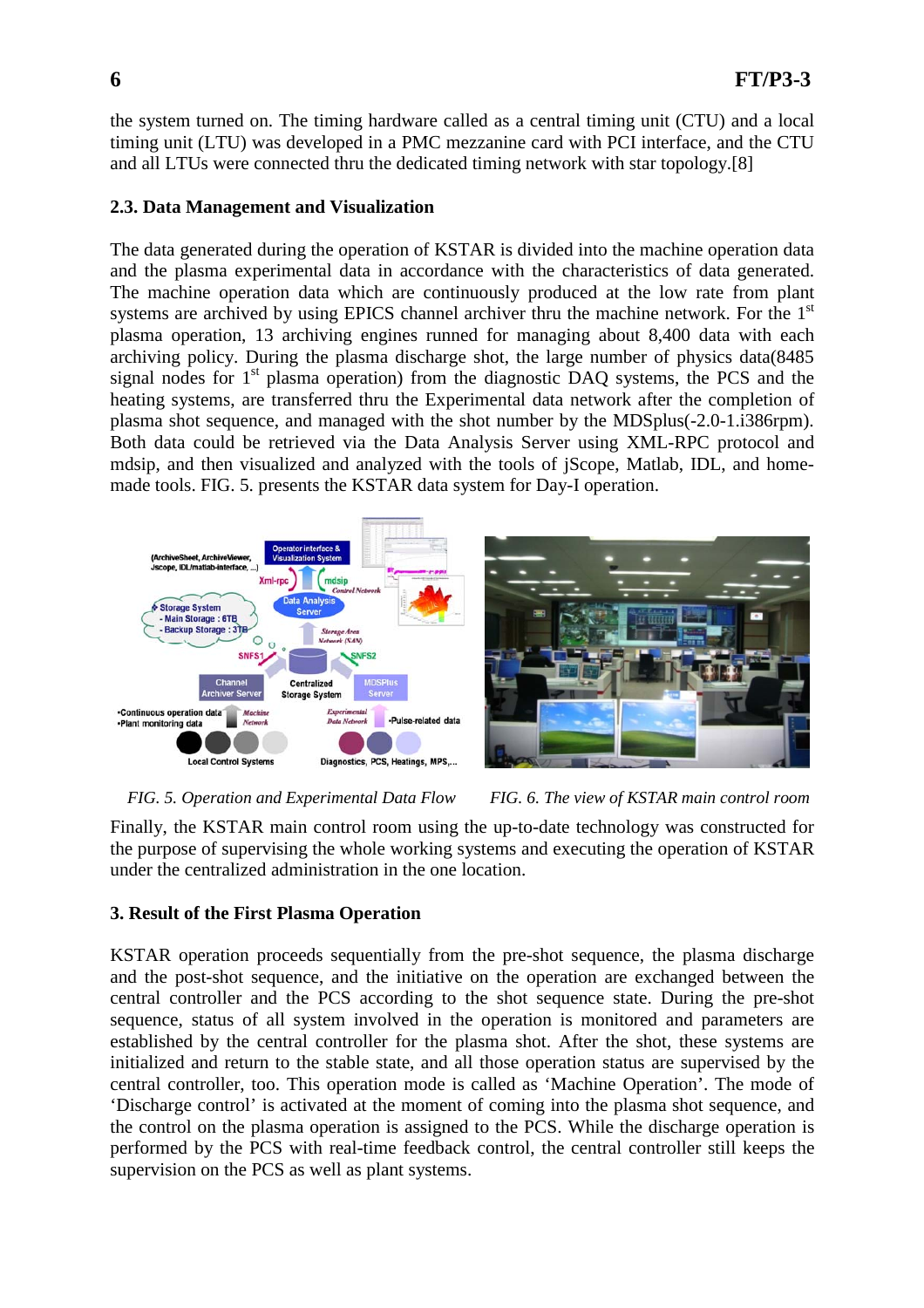## **3.1. Discharge Control Operation**

For the preparation of the discharge shot, although control inputs generated by the PCS for PF power supply operation and fuel control are transferred to the target systems thru the real-time network, the timing parameters referenced to an operation scenario are distributed to the local systems equipped with LTUs via the machine network. At the moment of 'Start of Shot' released by a main operator, the shot start signal is sent from CTU to LTUs as optical signal thru the timing network, and then LTUs generate signals to trigger PCS, MPS, Heating, Fuel and DAQ systems in accordance with the pre-loaded timing parameters. The Blip starts at 11sec after the shot start signal generated, and the other systems turn on before the blip start



*FIG. 7. Operation Sequence of Synchronized Real-time Feedback Operation* 

During the first plasma experiment, we conducted 1283 shots including MPS commissioning shots to investigate all superconducting coils, to verify the controllability by the PCS, to examine the feasible startup scenario, and finally to create the second harmonic ECH-assisted hydrogen plasma. The plasma control system showed the real-time feedback control on plasma parameter of plasma current, radial position and density with 200μs control cycle as well as the reliable operation on the control of PF power supplies and fueling. The FIG. 7 and FIG.8 show the waveform of PF coil and plasma current, and image of ECH-assisted ohmic plasma in KSTAR.



*FIG. 8. Results of 1st plasma experiment of KSTAR* 

### **3.2. Operation results of KSTAR Control System**

In the operation of the KICS during the KSTAR commissioning, there was not any serious fault especially in conjunction with EPICS migration. Most of faults were caused by operator, sequence violations, communications error and a few of hardware  $\&$  software error. For the points of the interruption to the plasma operation, although the serious faults were derived